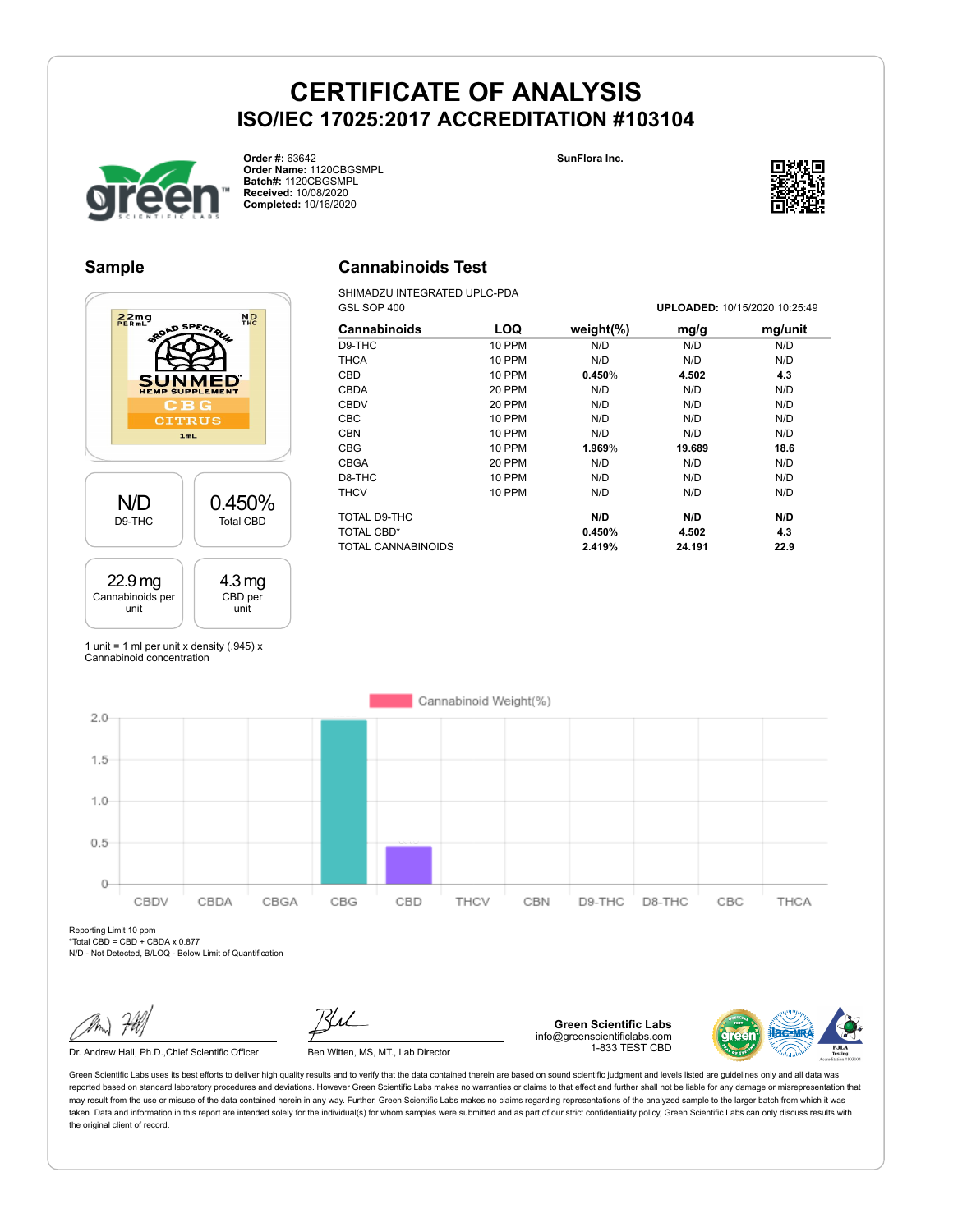

**Order #:** 63642 **Order Name:** 1120CBGSMPL **Batch#:** 1120CBGSMPL **Received:** 10/08/2020 **Completed:** 10/16/2020

**SunFlora Inc.**



## **TERPENES: TOTAL (0.096%)**

Headspace GCMS - Shimadzu GCMS QP2020 with HS20

| <b>Terpene</b>         | Results (%) | LOQ (%) | $LOD$ $(\%)$ |
|------------------------|-------------|---------|--------------|
| 3-CARENE               | B/LOQ       | 0.0067% | 0.0063%      |
| AI PHA-PINENE          | B/LOQ       | 0.0067% | 0.0063%      |
| ALPHA-TERPINENE        | B/LOQ       | 0.0067% | 0.0063%      |
| BETA-MYRCENE           | 0.008%      | 0.0067% | 0.0063%      |
| <b>BETA-PINENE</b>     | B/LOQ       | 0.0067% | 0.0063%      |
| <b>CAMPHENE</b>        | B/LOQ       | 0.0067% | 0.0063%      |
| CARYOPHYLLENE          | B/LOQ       | 0.0067% | 0.0063%      |
| <b>GAMMA-TERPINENE</b> | B/LOQ       | 0.0067% | 0.0016%      |
| <b>HUMULENE</b>        | B/LOQ       | 0.0067% | 0.0063%      |
| <b>LIMONENE</b>        | 0.055%      | 0.0067% | 0.0063%      |
| <b>TERPINOLENE</b>     | B/LOQ       | 0.0067% | 0.0063%      |

**Prepared:** 10/13/2020 21:43:34 **Uploaded:** 10/14/2020 17:23:38

GSL SOP 404

### **Terpenes Breakdown**



### **Top Terpenes Results:**



#### **Tested for but not present:**

TRANS-BETA-OCIMENE, P-CYMENE, CIS-BETA-OCIMENE, EUCALYPTOL, LINALOOL, ISOPULEGOL, GERANIOL, CIS-NEROLIDOL, TRANS-NEROLIDOL, GUAIOL, CARYOPHYLLENE OXIDE, ALPHA-**BISABOLOL** 

Dr. Andrew Hall, Ph.D.,Chief Scientific Officer Ben Witten, MS, MT., Lab Director

**Green Scientific Labs** info@greenscientificlabs.com 1-833 TEST CBD

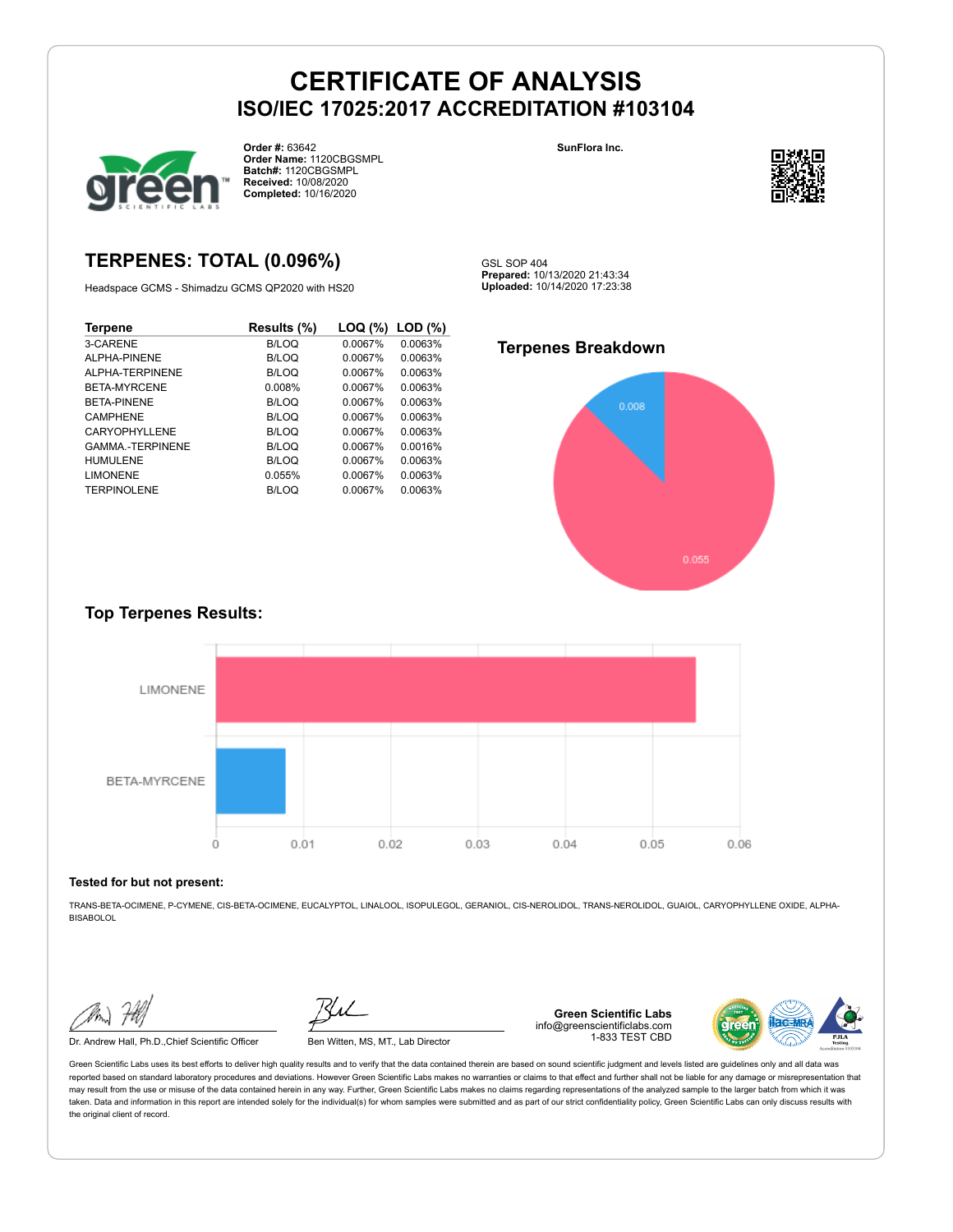

**Order #:** 63642 **Order Name:** 1120CBGSMPL **Batch#:** 1120CBGSMPL **Received:** 10/08/2020 **Completed:** 10/16/2020

**SunFlora Inc.**



**LOQ**

**LOD**

## **PESTICIDE ANALYSIS:**

GSL SOP 401 **PREPARED:** 10/13/2020 21:10:06 **UPLOADED:** 10/15/2020 12:34:41

GCMS-MS - Shimadzu GCMS-TQ8040

| Pesticide           | <b>Action Level</b><br>(ppm) | Results<br>(ppm) | LOQ<br>(ppm) | LOD<br>(ppm) |
|---------------------|------------------------------|------------------|--------------|--------------|
| <b>CAPTAN</b>       | 3.000                        | N/D              | 0.003        | 0.001        |
| <b>CHLORDANE</b>    | 0.100                        | N/D              | 0.003        | 0.001        |
| <b>CHLORFENAPYR</b> | 0.100                        | N/D              | 0.003        | 0.001        |
| <b>COUMAPHOS</b>    | 0.100                        | N/D              | 0.003        | 0.001        |

| Pesticide               | <b>Action Level Results LOQ LOD</b> |                   |       |       |
|-------------------------|-------------------------------------|-------------------|-------|-------|
|                         | (ppm)                               | (ppm) (ppm) (ppm) |       |       |
| CYFLUTHRIN              | 1.000                               | N/D               | 0.003 | 0.001 |
| <b>CYPERMETHRIN</b>     | 1.000                               | N/D               | 0.003 | 0.001 |
| PENTACHLORONITROBENZENE | 0.200                               | N/D               | 0.003 | 0.001 |

LCMS-MS - Shimadzu LCMS-8060

| <b>Pesticide</b>           | <b>Action Level</b> | <b>Results</b> | LOQ   | <b>LOD</b> |
|----------------------------|---------------------|----------------|-------|------------|
|                            | (ppm)               | (ppm)          | (ppm) | (ppm)      |
| <b>ABAMECTIN B1A</b>       | 0.300               | N/D            | 0.005 | 0.001      |
| <b>ACEPHATE</b>            | 3.000               | N/D            | 0.001 | 0.001      |
| <b>ACEQUINOCYL</b>         | 2.000               | N/D            | 0.001 | 0.001      |
| <b>ACETAMIPRID</b>         | 3.000               | N/D            | 0.005 | 0.001      |
| <b>ALDICARB</b>            | 0.100               | N/D            | 0.005 | 0.001      |
| <b>AZOXYSTROBIN</b>        | 3.000               | N/D            | 0.001 | 0.001      |
| <b>BIFENAZATE</b>          | 3.000               | N/D            | 0.005 | 0.001      |
| <b>BIFENTHRIN</b>          | 0.500               | N/D            | 0.005 | 0.001      |
| <b>BOSCALID</b>            | 3.000               | N/D            | 0.005 | 0.001      |
| CARBARYL                   | 0.500               | N/D            | 0.003 | 0.001      |
| <b>CARBOFURAN</b>          | 0.100               | N/D            | 0.001 | 0.001      |
| <b>CHLORANTRANILIPROLE</b> | 3.000               | N/D            | 0.005 | 0.005      |
| CHLORMEQUAT                | 3.000               | N/D            | 0.025 | 0.025      |
| CHLORIDE                   |                     |                |       |            |
| <b>CHLORPYRIFOS</b>        | 0.100               | N/D            | 0.001 | 0.001      |
| <b>CLOFENTEZINE</b>        | 0.500               | N/D            | 0.001 | 0.001      |
| <b>DAMINOZIDE</b>          | 0.100               | N/D            | 0.005 | 0.001      |
| <b>DIAZINON</b>            | 0.200               | N/D            | 0.001 | 0.001      |
| <b>DICHLORVOS</b>          | 0.100               | N/D            | 0.005 | 0.001      |
| <b>DIMETHOATE</b>          | 0.100               | N/D            | 0.001 | 0.001      |
| <b>DIMETHOMORPH</b>        | 3.000               | N/D            | 0.005 | 0.001      |
| <b>ETHOPROPHOS</b>         | 0.100               | N/D            | 0.001 | 0.001      |
| <b>ETOFENPROX</b>          | 0.100               | N/D            | 0.001 | 0.001      |
| <b>ETOXAZOLE</b>           | 1.500               | N/D            | 0.010 | 0.005      |
| <b>FENHEXAMID</b>          | 3.000               | N/D            | 0.005 | 0.001      |
| <b>FENOXYCARB</b>          | 0.100               | N/D            | 0.005 | 0.001      |
| <b>FENPYROXIMATE</b>       | 2.000               | N/D            | 0.001 | 0.001      |
| <b>FIPRONIL</b>            | 0.100               | N/D            | 0.003 | 0.001      |
| <b>FLONICAMID</b>          | 2.000               | N/D            | 0.025 | 0.010      |
| <b>FLUDIOXONIL</b>         | 3.000               | N/D            | 0.003 | 0.001      |
| <b>HEXYTHIAZOX</b>         | 2.000               | N/D            | 0.005 | 0.001      |

| Pesticide            | <b>Action Level</b> | Results | LOQ   | LOD   |
|----------------------|---------------------|---------|-------|-------|
|                      | (ppm)               | (ppm)   | (ppm) | (ppm) |
| <b>IMAZALIL</b>      | 0.100               | N/D     | 0.005 | 0.001 |
| <b>IMIDACLOPRID</b>  | 3.000               | N/D     | 0.005 | 0.001 |
| KRESOXIM-METHYL      | 1.000               | N/D     | 0.010 | 0.005 |
| <b>MALATHION</b>     | 2.000               | N/D     | 0.005 | 0.001 |
| METALAXYL            | 3.000               | N/D     | 0.001 | 0.001 |
| <b>METHIOCARB</b>    | 0.100               | N/D     | 0.005 | 0.001 |
| <b>METHOMYL</b>      | 0.100               | N/D     | 0.001 | 0.001 |
| <b>MEVINPHOS</b>     | 0.100               | N/D     | 0.001 | 0.001 |
| <b>MYCLOBUTANIL</b>  | 3.000               | N/D     | 0.005 | 0.001 |
| <b>NALED</b>         | 0.500               | N/D     | 0.005 | 0.001 |
| OXAMYL               | 0.500               | N/D     | 0.001 | 0.001 |
| <b>PACLOBUTRAZOL</b> | 0.100               | N/D     | 0.005 | 0.001 |
| <b>PERMETHRINS</b>   | 1.000               | N/D     | 0.005 | 0.001 |
| <b>PHOSMET</b>       | 0.200               | N/D     | 0.005 | 0.001 |
| <b>PIPERONYL</b>     | 3.000               | N/D     | 0.001 | 0.001 |
| <b>BUTOXIDE</b>      |                     |         |       |       |
| <b>PRALLETHRIN</b>   | 0.400               | N/D     | 0.005 | 0.005 |
| <b>PROPICONAZOLE</b> | 1.000               | N/D     | 0.010 | 0.005 |
| <b>PROPOXUR</b>      | 0.100               | N/D     | 0.001 | 0.001 |
| <b>PYRETHRINS</b>    | 1.000               | N/D     | 0.005 | 0.005 |
| (PYRETHRIN I)        |                     |         |       |       |
| <b>PYRIDABEN</b>     | 3.000               | N/D     | 0.005 | 0.001 |
| SPINETORAM           | 3.000               | N/D     | 0.001 | 0.001 |
| SPINOSAD             | 3.000               | N/D     | 0.001 | 0.001 |
| <b>SPIROMESIFEN</b>  | 3.000               | N/D     | 0.005 | 0.001 |
| SPIROTETRAMAT        | 3.000               | N/D     | 0.001 | 0.001 |
| <b>SPIROXAMINE</b>   | 0.100               | N/D     | 0.001 | 0.001 |

TEBUCONAZOLE 1.000 N/D 0.005 0.001 THIACLOPRID 0.100 N/D 0.001 0.001 THIAMETHOXAM 1.000 N/D 0.001 0.001 TRIFLOXYSTROBIN 3.000 N/D 0.001 0.001

 $N/D = N$ ot Detected, A/LOQ = Above LOQ Level, B/LOQ = Below LOQ Level, B/LOD = Below LOD Level

Dr. Andrew Hall, Ph.D., Chief Scientific Officer Ben Witten, MS, MT., Lab Director

**Green Scientific Labs** info@greenscientificlabs.com 1-833 TEST CBD

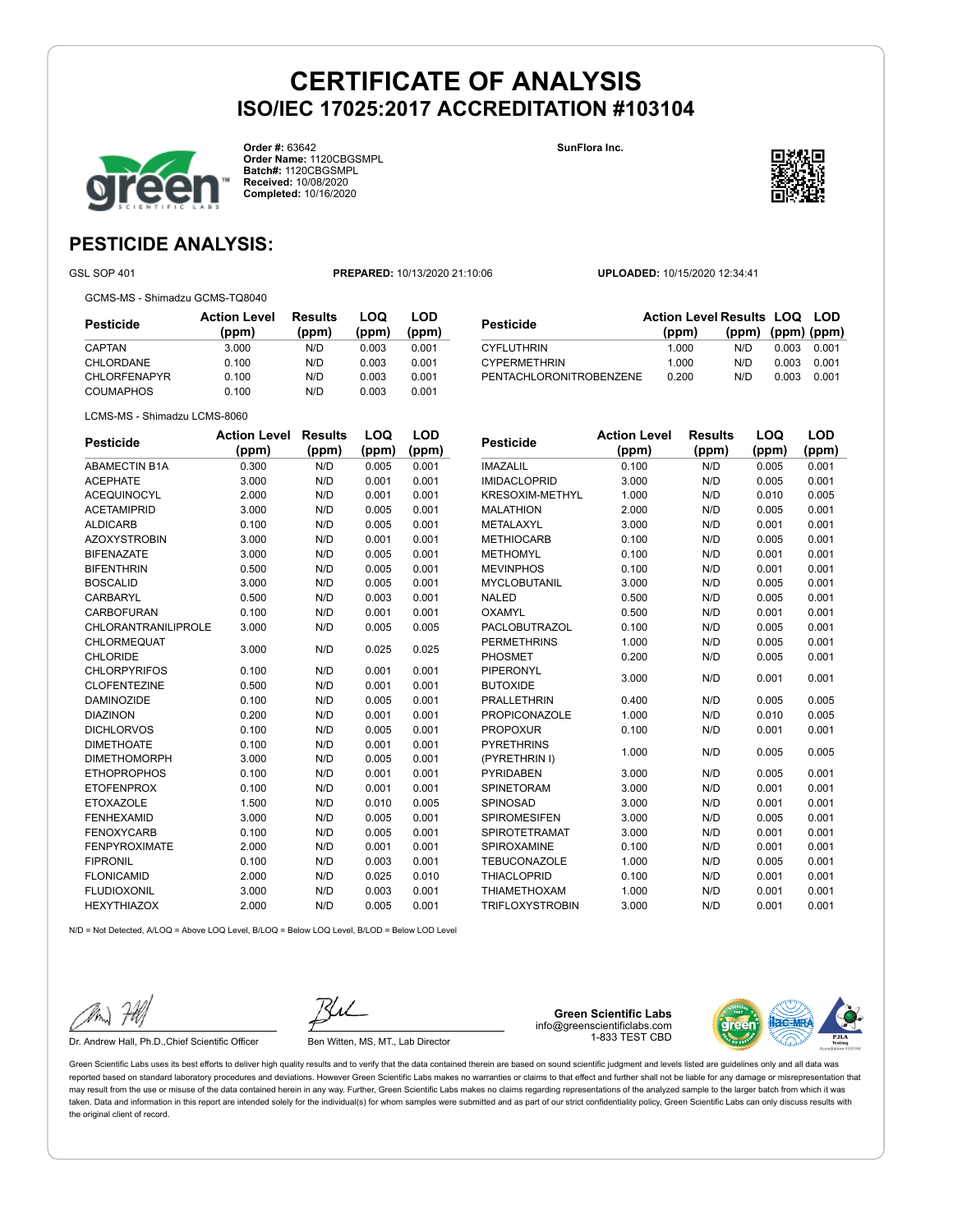

**Order #:** 63642 **Order Name:** 1120CBGSMPL **Batch#:** 1120CBGSMPL **Received:** 10/08/2020 **Completed:** 10/16/2020

**SunFlora Inc.**



## **RESIDUAL SOLVENTS:**

Headspace GCMS - Shimadzu GCMS QP2020 with HS20

GSL SOP 405 **Prepared:** 10/13/2020 21:40:06 **Uploaded:** 10/14/2020 13:24:53

| <b>Residual Solvent</b>  | <b>Action Level (ppm)</b> | Results (ppm) | LOQ (ppm) | LOD (ppm) |
|--------------------------|---------------------------|---------------|-----------|-----------|
| 1,1-DICHLOROETHENE       | 8                         | N/D           | 0.63      | 0.63      |
| 1,2- DICHLOROETHANE      | 2                         | N/D           | 0.12      | 0.02      |
| <b>ACETONE</b>           | 5,000                     | N/D           | 140       | 20        |
| <b>ACETONITRILE</b>      | 410                       | N/D           | 25        | 1         |
| <b>BENZENE</b>           |                           | N/D           |           | 0.5       |
| <b>BUTANE</b>            | 5,000                     | N/D           | 50        | 10        |
| <b>CHLOROFORM</b>        |                           | N/D           |           | 0.5       |
| CIS 1,2-DICHLOROETHENE   | 5                         | N/D           | 0.73      | 0.18      |
| <b>ETHANOL</b>           | 5,000                     | N/D           | 140       | 20        |
| ETHYL ACETATE            | 5,000                     | N/D           | 140       | 20        |
| <b>ETHYL ETHER</b>       | 5,000                     | N/D           | 140       | 20        |
| ETHYLENE OXIDE           |                           | N/D           | $\Omega$  | 0         |
| <b>ISOPROPYL ALCOHOL</b> | 5,000                     | N/D           | 140       | 20        |
| <b>METHANOL</b>          | 3,000                     | N/D           | 100       | 20        |
| METHYLENE CHLORIDE       | 125                       | N/D           | 0.15      | 0.15      |
| N-HEPTANE                | 5,000                     | N/D           | 140       | 20        |
| N-HEXANE                 | 290                       | N/D           | 18        | 10        |
| <b>PENTANE</b>           | 5,000                     | N/D           | 140       | 20        |
| <b>PROPANE</b>           | 5,000                     | N/D           | 20        |           |
| <b>TOLUENE</b>           | 890                       | N/D           | 53        |           |
| TRANS 1,2-DICHLOROETHENE | 5                         | N/D           | 0.73      | 0.18      |
| <b>TRICHLOROETHENE</b>   |                           | N/D           |           | 0.5       |
| <b>XYLENES</b>           | 150                       | N/D           | 130       | 20        |

Dr. Andrew Hall, Ph.D., Chief Scientific Officer Ben Witten, MS, MT., Lab Director

**Green Scientific Labs** info@greenscientificlabs.com 1-833 TEST CBD

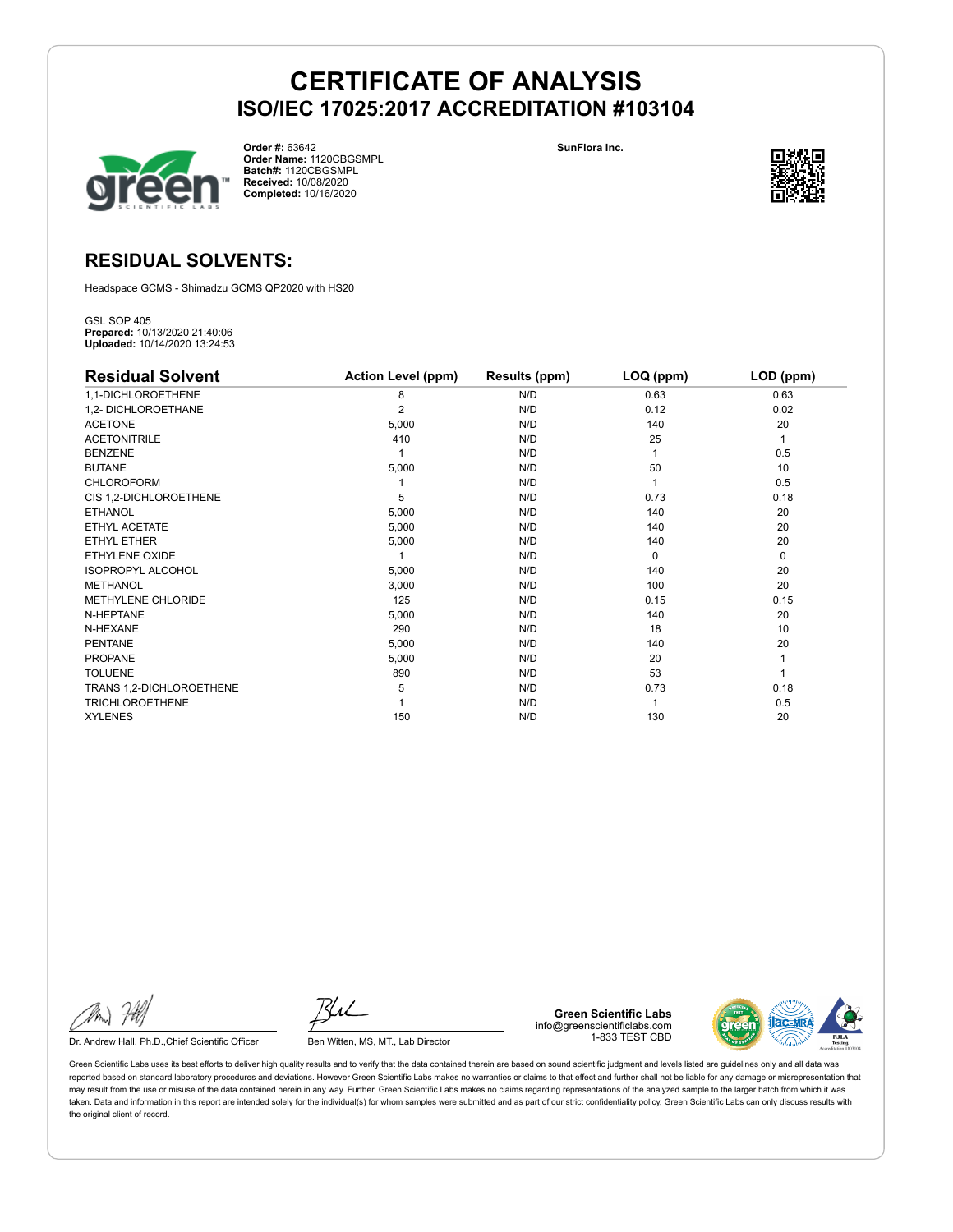

**Order #:** 63642 **Order Name:** 1120CBGSMPL **Batch#:** 1120CBGSMPL **Received:** 10/08/2020 **Completed:** 10/16/2020

**SunFlora Inc.**

**Microbial Analysis** GSL SOP 406 **Uploaded:** 10/14/2020 19:05:56



### **Microbial Analysis:**

fa PCR - Agilent AriaMX

# **MICROBIAL ANALYSIS:**

PCR - Agilent AriaMX

| <b>Test</b>          | <b>SOP</b> | Test Method | <b>Device Used</b> | <b>LOD</b>                          | <b>Allowable</b><br><b>Criteria</b> | <b>Actual Result Pass/Fail</b> |             |
|----------------------|------------|-------------|--------------------|-------------------------------------|-------------------------------------|--------------------------------|-------------|
| TOTAL YEAST AND MOLD | 406.01     | USP 61/62+  | <b>ARIAMX PCR</b>  | CFU/G BY<br><b>SAMPLE</b><br>TYPE** | 1.000 CFU/G                         | NOT DETECTED                   | <b>PASS</b> |
| STEC E. COLI*        | 406.01     | USP 61/62+  | <b>ARIAMX PCR</b>  | CFU/G**                             | DETECT/NOT<br><b>DETECTED</b>       | NOT DETECTED                   | <b>PASS</b> |
| PATHOGENIC E. COLI   | 406.01     | USP 61/62+  | <b>ARIAMX PCR</b>  | CFU/G**                             | DETECT/NOT<br><b>DETECTED</b>       | NOT DETECTED                   | <b>PASS</b> |
| SALMONELLA*          | 406.01     | USP 61/62+  | <b>ARIAMX PCR</b>  | CFU/G**                             | DETECT/NOT<br><b>DETECTED</b>       | NOT DETECTED                   | <b>PASS</b> |

† USP 61 (enumeration of bacteria TAC, TYM, and ENT/Coliform), USP 62 (identifying specific species E.coli Aspergillus etc)

\* STEC and Salmonella run as Multiplex

\*\* CFU/g Calculation based on MIP/Extract matrix \*\*\* Flavus = 2 Copies of DNA / Fumigatis = 2 Copies of DNA Niger = 20 Copies of DNA / Terrus = 10 copies of DNA

Dr. Andrew Hall, Ph.D., Chief Scientific Officer Ben Witten, MS, MT., Lab Director

**Green Scientific Labs** info@greenscientificlabs.com 1-833 TEST CBD